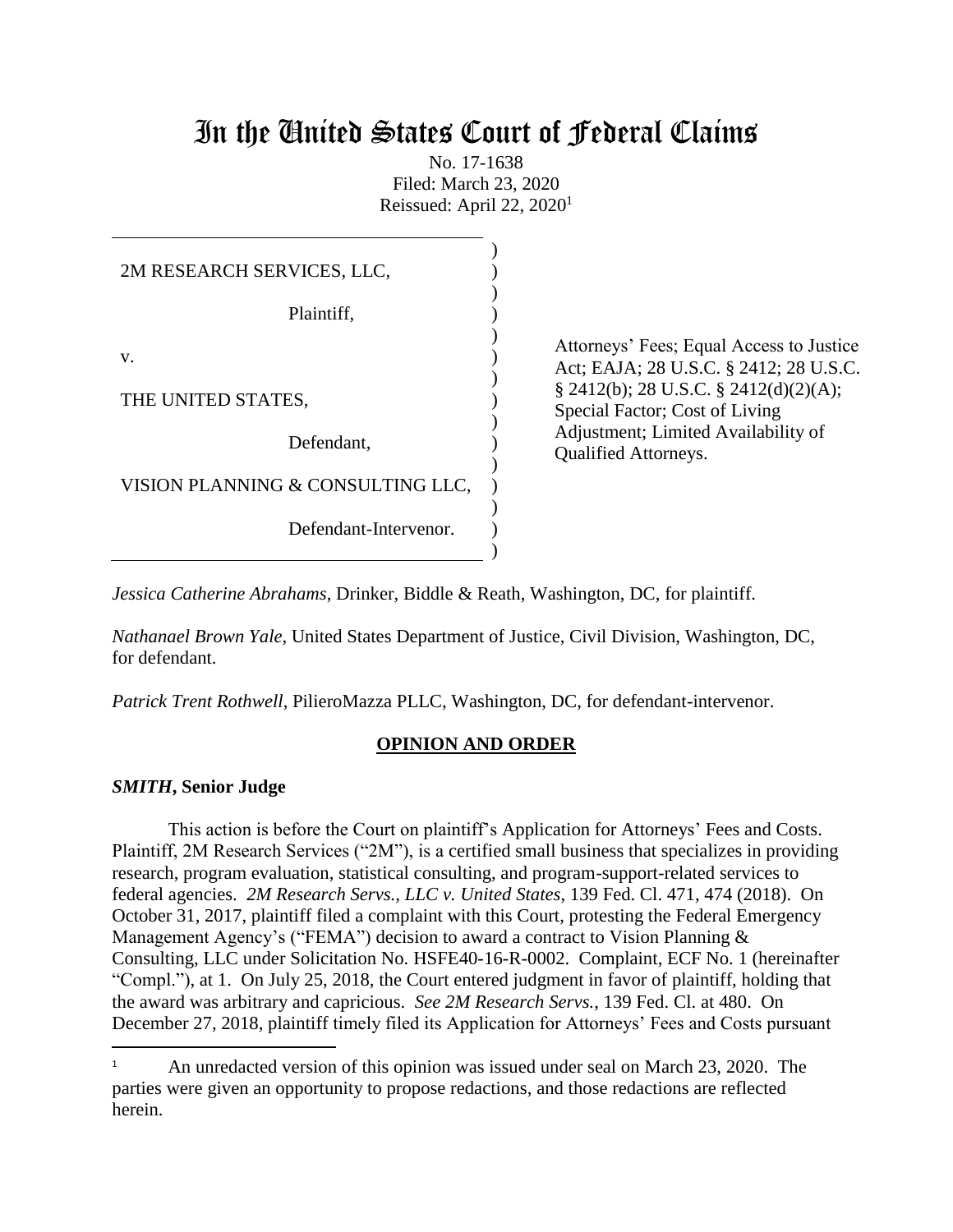to the Equal Access to Justice Act ("EAJA"), 28 U.S.C. § 2412 (2018). *See generally* Plaintiff's Application for Attorneys' Fees and Costs Pursuant to the Equal Access to Justice Act, ECF No. 65 (hereinafter "Pl.'s EAJA Appl."). In response, the government claims the following: (1) 2M failed to demonstrate that it is eligible for EAJA fees; (2) 2M's exhibits raise concerns as to whether 2M, rather than its subcontractor, actually incurred the expenses alleged; and (3) 2M is not entitled to enhanced attorneys' fees based on a "special factor." *See generally* Defendant's Response to Plaintiff's Motion for Attorneys' Fees and Litigation Expenses Pursuant to the Equal Access to Justice Act, ECF No. 68 (hereinafter "Def.'s EAJA Resp."). For the reasons set forth below, the Court awards plaintiff \$97,169.13 in attorneys' fees and costs.

## **I. Background**

On December 27, 2018, after the Court entered judgment in favor of 2M, plaintiff timely filed its Application for Attorneys' Fees and Costs. *See generally* Pl.'s EAJA Appl. In that Application, plaintiff claims it is entitled to the attorneys' fees and costs it incurred during the course of litigation, as an eligible small business under § 2412(d) of EAJA. *See generally id*. In its EAJA Application, plaintiff asserts that, as 2M was the prevailing party and as the government's position in the underlying litigation was not substantially justified, it is entitled to an award of any reasonable fees and costs that it incurred during that litigation. *See generally id*.

On February 8, 2019, defendant filed its Response to plaintiff's EAJA Application, in which it alleges the following: (1) 2M failed to demonstrate its eligibility under EAJA; and (2) if the Court determines that plaintiff meets EAJA's eligibility requirements, plaintiff is not entitled to the amount requested, because no "special factor" exists that would justify an enhanced award and because a number of plaintiff's claimed expenses are not compensable. Def.'s EAJA Resp. at 1, 6, 8. On February 15, 2019, plaintiff filed its Reply, in which it reiterates its earlier EAJA arguments and alleges that, consistent with the holding in *SUFI Network Services, Inc. v. United States*, 128 Fed. Cl. 683 (2016), an enhanced award is appropriate here. *See generally* Plaintiff's Reply in Support of its Application for Attorneys' Fees and Costs Pursuant to the Equal Access to Justice Act, ECF No. 69 (hereinafter "Pl.'s EAJA Reply"). On April 15, 2019, the Court ordered plaintiff to file "audited financial statements regarding plaintiff's net worth at the time it filed its initial Complaint," as well as "evidence of 2M Research Services, LLC's reimbursement agreement with McKing Consulting Corporation and any evidence of a special factor warranting an increase in attorney's fees above the capped rate provided by statute." April 15, 2019 Order, ECF 70. On August 1, 2019, plaintiff filed the requested materials. *See* Plaintiff's Response to April 15, 2019 Order to Supplement Request for Attorneys' Fees Pursuant to the Equal Access to Justice Act, ECF No. 73 (hereinafter "Pl.'s Suppl. Br.").

On October 28, 2019, upon reviewing plaintiff's EAJA Application and supplemental materials, the Court ordered plaintiff to submit additional documents necessary for its review of a potential Cost of Living Adjustment ("COLA"). October 28, 2019 Order, ECF No. 74. In response, on November 18, 2019, plaintiff filed a brief and related COLA documents. *See generally* Plaintiff's Response to October 28, 2019 Order to Supplement Request for Attorneys' Fees Pursuant to the Equal Access to Justice Act, ECF No. 75 (hereinafter "Pl.'s COLA Br."). In its COLA Brief, plaintiff raised new arguments related to bad faith, in accordance with 28 U.S.C. § 2412(b). *Id*. at 6. On November 26, 2019, defendant filed its Response to plaintiff's COLA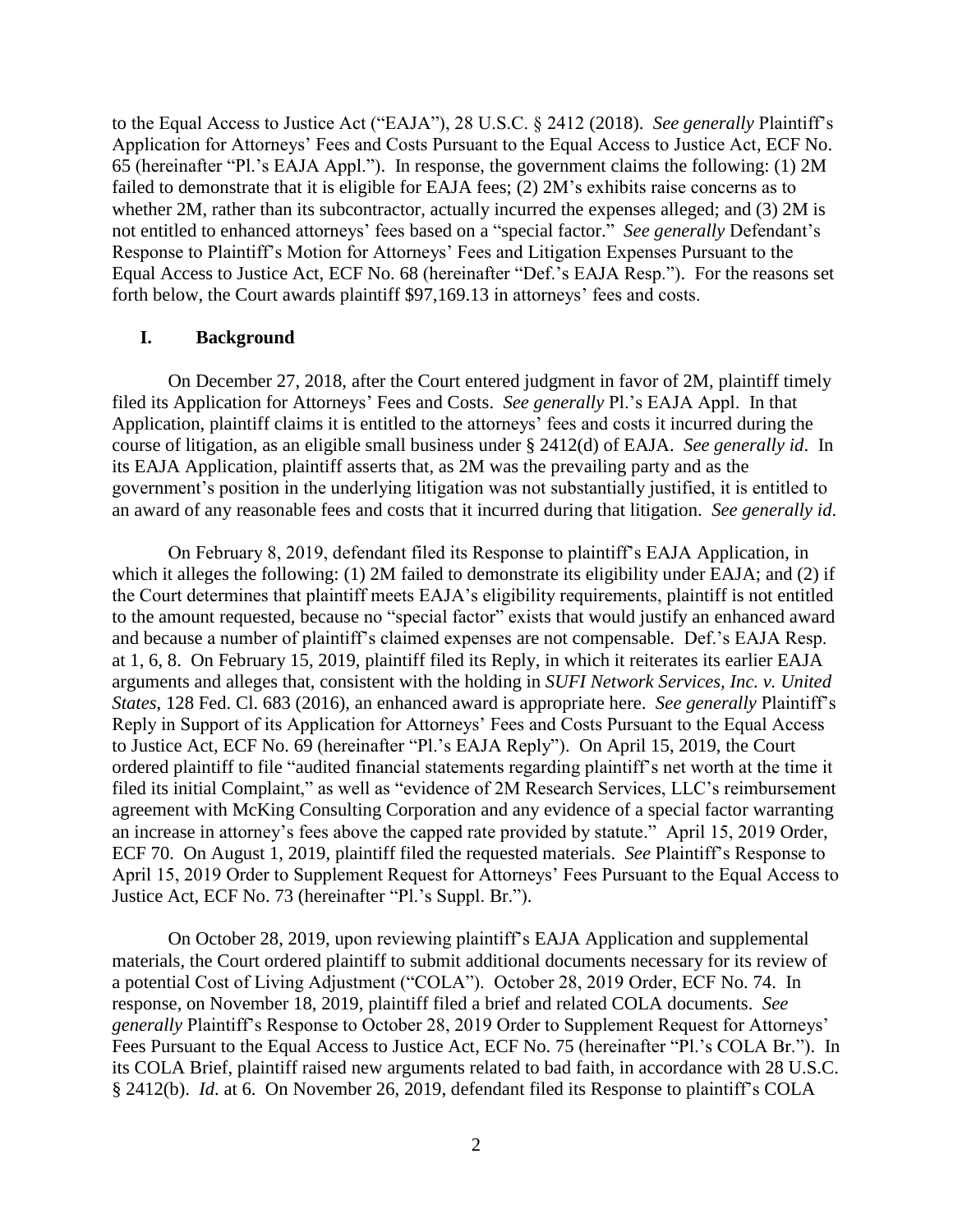Brief, arguing that plaintiff waived its bad faith argument. Defendant's Opposition to Plaintiff's Response to the Court's October 28, 2019 Order, ECF No. 76 (hereinafter "Def.'s COLA Resp."), at 6. Defendant further argued that, even if the bad faith argument was not waived, plaintiff has failed to demonstrate that the bad faith exception to 28 U.S.C. § 2412(b) applies. *Id*. at 7–8. On December 17, 2019, plaintiff filed its Reply in Support of its COLA Brief, further supplementing its § 2412(b) bad faith argument. *See generally* Plaintiff's Reply in Support of Response to October 28, 2019 Order to Supplement Request for Attorneys' Fees pursuant to the Equal Access to Justice Act, ECF No. 78 (hereinafter "Pl.'s COLA Reply"). Finally, on December 31, 2019, with the Court's leave, defendant filed a sur-reply, reiterating its earlier bad faith arguments. *See generally* Defendant's Sur-Reply, ECF No. 80 (hereinafter "Def.'s COLA Sur-Reply"). This matter is now fully briefed and ripe for review.

### **II. Discussion**

Congress created EAJA for the purpose of placing private litigants and the government on equal footing regarding the costs of litigation. *See generally* 28 U.S.C. § 2412 (2018); H.R. Rep. No. 96-1005, pt. 1, at 5 (1980) (explaining that EAJA is "intended to respond to a chronic problem small business owners have had contesting or challenging the unreasonable exercise of Government authority because of the time and expense required to challenge the vast resources of the Federal Government."). Specifically, Congress was concerned that certain parties "may be deterred from seeking review of, or defending against[,] unreasonable governmental action because of the expense involved in securing the vindication of their rights." H.R. Rep. No. 96-1418 at 5 (1980) (capitalization omitted).

There are two grounds for fee recovery under § 2412 applicable to the case at bar. The first ground upon which a plaintiff can recover attorneys' fees and costs under EAJA is § 2412(b), which states, in relevant part, the following:

[A] court may award reasonable fees and expenses of attorneys . . . to the prevailing party in any civil action brought by or against the United States or any agency or any official of the United States . . . . The United States shall be liable for such fees and expenses to the same extent that any other party would be liable under the common law or under the terms of any statute which specifically provides for such an award.

28 U.S.C. § 2412(b). This Court has previously held that "[§] 2412 allows a prevailing party against the [g]overnment to recover reasonable attorneys' fees and expenses to the extent that any other party would be liable under common law." *SUFI Network Servs*, 128 Fed. Cl. at 688 (citing 28 U.S.C. § 2412(b)). Under common law, prevailing parties are entitled to recover attorneys' fees and costs when the losing party "acted in bad faith, vexatiously, wantonly or for oppressive reasons." *Id*. (citations omitted).

The second applicable ground upon which the plaintiff could potentially recover fees under EAJA is § 2412(d). Pursuant to § 2412(d), a Court shall award a prevailing party attorneys' fees and costs "unless the court finds that the position of the United States was substantially justified or that special circumstances make an award unjust." 28 U.S.C. § 2412(d)(1)(A). This "special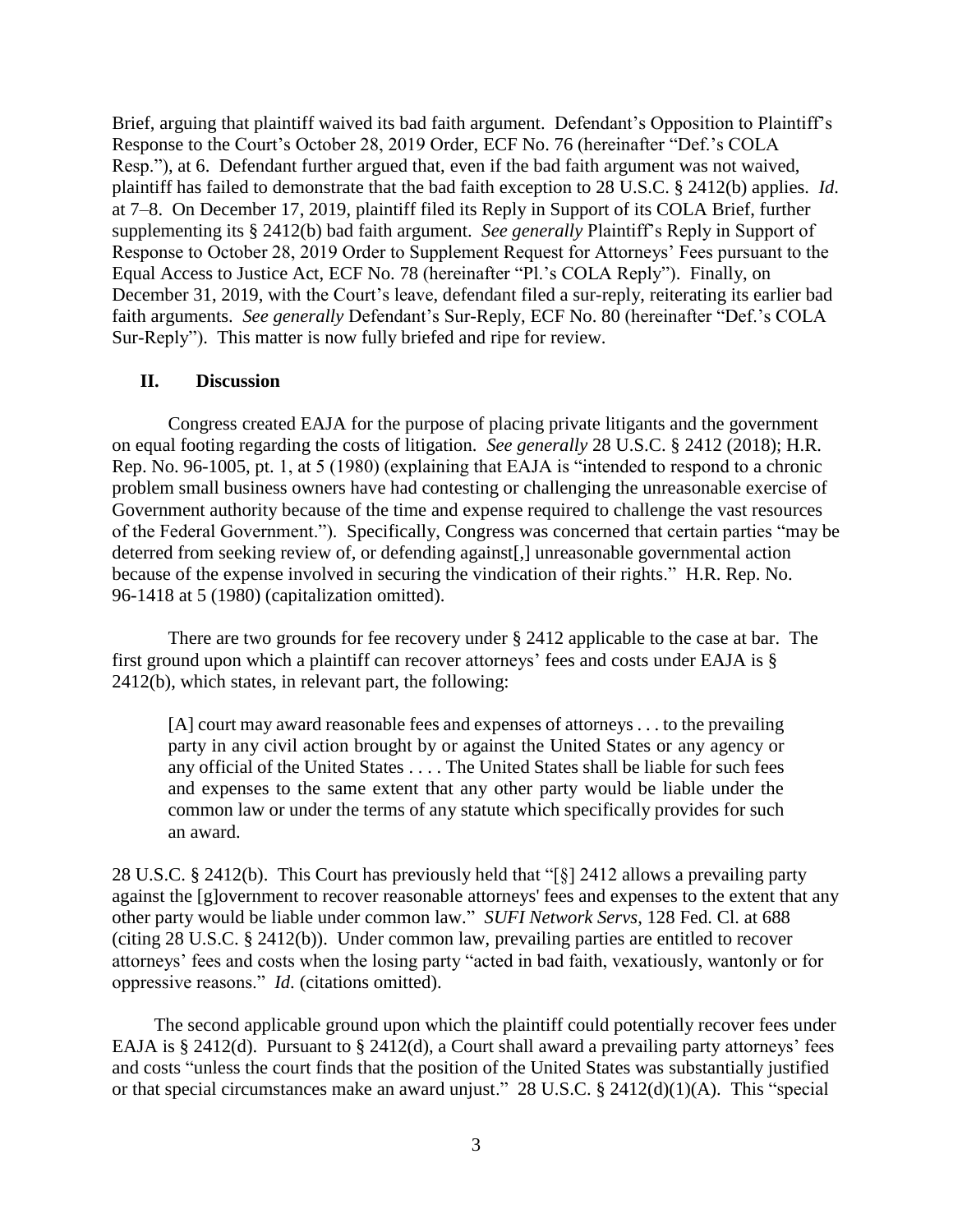circumstances" provision acts as a "safety valve" to help "'insure [sic] that the [g]overnment is not deterred from advancing in good faith . . . credible extensions and interpretations of the law'" by giving courts the "'discretion to deny awards where equitable considerations dictate an award should not be made.'" *Meyer Grp., Ltd. v. United States*, 129 Fed. Cl. 579, 588 (2016) (quoting S. Rep. No. 96-253, at 7 (1979)).

To receive an award under subsection (d), the "owner of an unincorporated business, or any partnership, corporation, association, unit of local government, or organization" cannot have more than 500 employees, and its net worth cannot "exceed \$7,000,000 at the time the civil action was filed." *See* 28 U.S.C. § 2412(d)(2)(B). Additionally, eligibility for an award under EAJA requires the following:

(1) [T]hat the claimant be a "prevailing party"; (2) that the [g]overnment's position was not "substantially justified"; (3) that no "special circumstances make an award unjust"; and (4) pursuant to 28 U.S.C.  $\S$  2412(d)(1)(B), that any fee application be submitted to the court within 30 days of final judgment in the action and be supported by an itemized statement.

*Comm'r, Immigration & Naturalization Serv. v. Jean*, 496 U.S. 154, 158 (1990) (citing 28 U.S.C. § 2412(d)(1)(A)–(B)); *see also Doty v. United States*, 71 F.3d 384, 385 (Fed. Cir. 1995); *BCPeabody Constr. Servs., Inc. v. United States*, 117 Fed. Cl. 408, 412–13 (2014).

## **A. Eligibility under EAJA**

In its EAJA Application, plaintiff alleges that it meets the eligibility requirements for an award of attorneys' fees and costs pursuant to EAJA. Pl.'s EAJA Appl. at 1–2. In its Response to plaintiff's EAJA Application, defendant does not contest the following three EAJA criteria: (1) that plaintiff was the prevailing party; (2) that there are no special circumstances making the award unjust; and (3) that the application was timely filed. Def.'s EAJA Resp. at 4. Defendant also stated that, "[g]iven the Court's Opinion, for the purposes of responding to 2M's application, we are not disputing that our position was substantially justified." *Id*. However, the government does contend that 2M failed to demonstrate the existence of a special factor entitling it to reimbursement at market rates and that "2M has failed to provide any evidence that it meets the size and net worth requirements under EAJA." *Id.* Additionally, defendant raised questions as to "whether 2M 'incurred' the fees and costs it requested," as most of the provided invoices were sent to plaintiff's subcontractor, the McKing Corporation ("McKing"), but plaintiff provided no information regarding a legal fee arrangement or indicating which entity was obligated to pay the attorneys' fees. *Id.* at 5–6.

#### **1. Net Worth and Number of Employees**

As an initial matter, the Court must ascertain whether plaintiff meets the maximum size and net worth requirements provided in 28 U.S.C. § 2412(d)(2)(B). When seeking an award of attorneys' fees, "[t]he plaintiff bears the burden of demonstrating that it satisfies the net worth requirements set forth in [§ 2412(d)(2)(B)]." *Stromness MPO, LLC v. United States*, 140 Fed. Cl. 415, 433 (2018) (citing *Info. Scis. Corp. v. United States*, 86 Fed. Cl. 269, 280 (2009)).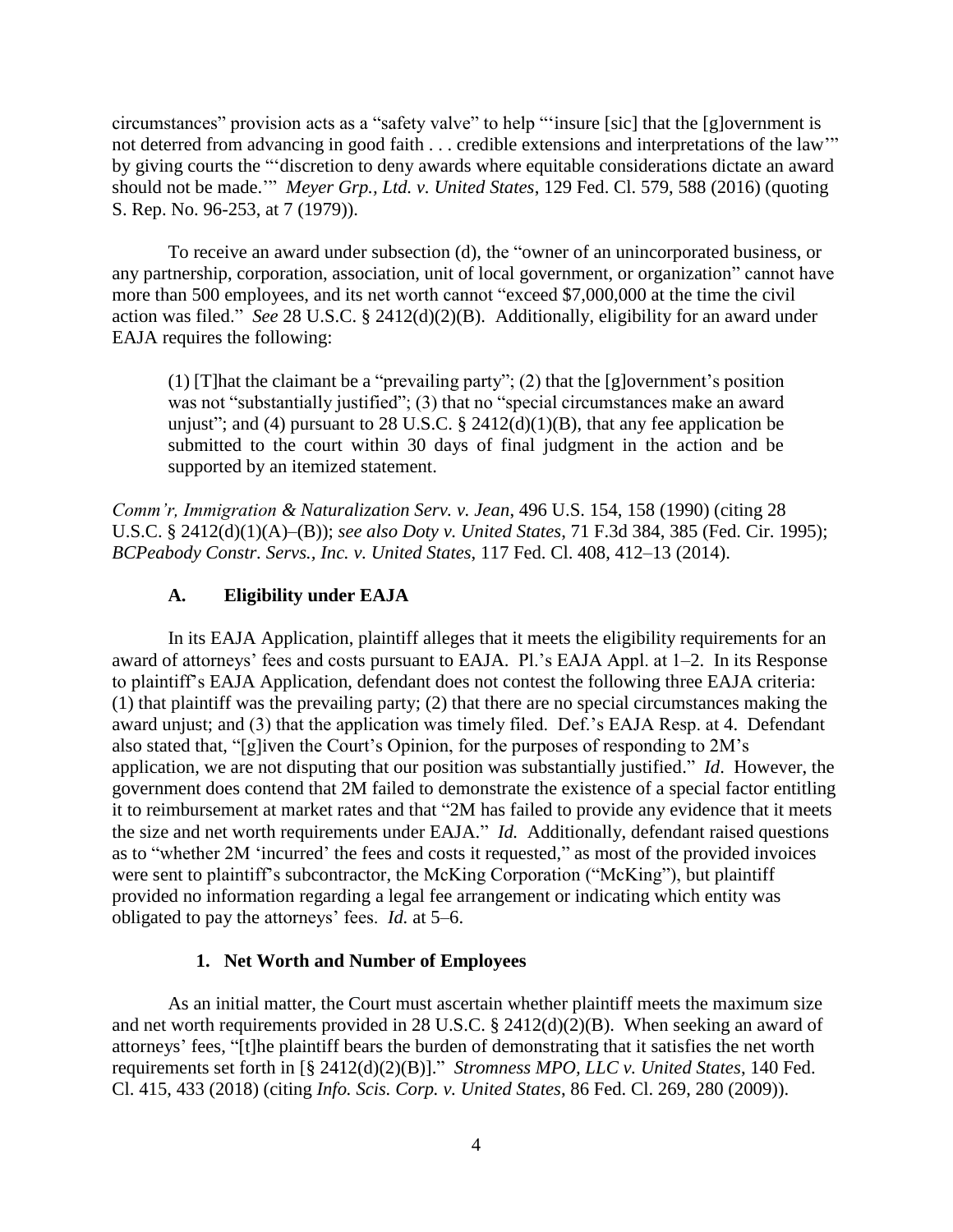Specifically, plaintiff must present "sufficient evidence so that his or her net worth may be ascertained and verified by the court." *Fields v. United States*, 29 Fed. Cl. 376, 382 (1993); *see also Al Ghanim Combined Grp. Co. v. United States*, 67 Fed. Cl. 494, 496 (2005) ("Failure to submit documentation of plaintiff's net worth, for the purpose of determining whether plaintiff qualifies for an award under EAJA, renders an application deficient."). This Court has previously found that "[s]elf-serving affidavits and unaudited balances, alone, are not considered sufficient to establish a plaintiff's net worth." *Info. Scis.*, 86 Fed. Cl. at 280; *see Doe v. United States*, 54 Fed. Cl. 337, 342 (2002) (holding self-serving and unsupported affidavits fail to establish a party's net worth). This Court has also found that, because the Small Business Administration ("SBA") size determination process does not include a calculation of employment numbers, such a determination is insufficient for a finding on EAJA eligibility under § 2412(d)(1)(B). *See Lion Raisins, Inc. v. United States*, 57 Fed. Cl. 505, 512 (2003) (holding that a size determination performed by the SBA could not be relied on for purposes of employment numbers because the SBA does not make a showing of employment numbers on a specific date).

In its EAJA Application, plaintiff proffered that, "[a]t the time this lawsuit was filed, 2M had fewer than 500 employees, and its net worth did not exceed \$7,000,000." Pl.'s EAJA Appl. at 1. To support its assertion that 2M meets the maximum size requirements, plaintiff states that it is a certified small business the SBA's 8(a) program, as well as a certified HUBZone minority-owned small disadvantaged business. *Id.* In further support of its claim, plaintiff attached a signed declaration from its Chief Executive Officer and owner, Marcus Martin. *See generally* Pl.'s EAJA Reply Ex. 1. In his declaration, Mr. Martin alleges that, "as of the end of calendar year 2016, 2M had employees . . . [and that] as of the end of calendar year 2017, 2M had employees." Pl.'s EAJA Reply Ex. 1, at 2. In addition to this declaration, plaintiff provided 401(k) Profit Sharing Plan sheets for 2016 and 2017. Pl.'s EAJA Reply Exs. C, D. After careful review of the supplemental information provided in plaintiff's Reply, the Court finds that plaintiff has sufficiently demonstrated that 2M had fewer than 500 employees when the underlying litigation was initiated on October 31, 2017. *See generally* Compl.

On August 1, 2019, in response to the Court's July 12, 2019 Order, plaintiff submitted supplemental materials in support of its EAJA Application. *See generally* Pl.'s Suppl. Br. Specifically, plaintiff provided an Independent Auditors' Report from , which indicated that  $2M$ 's net worth was  $\frac{1}{2}$  as of October 31, 2017, the date plaintiff filed its Complaint. Pl.'s Suppl. Br. Ex. 1 Attach. A, at 6–12. This Court has previously held that "financial information must allow the court to determine the net worth of the applicant at the time a complaint was filed." *Info. Scis*, 86 Fed. Cl. at 280 (2009). In *Information Sciences*, the plaintiff submitted a balance sheet audited "in accordance with auditing standards generally accepted in the United States." *Id*. Report was conducted "in accordance with auditing standards generally accepted in the United States." Pl.'s Suppl. Br. Ex. 1 Attach. A, at 1. Based on the information provided in that report, the Court finds that 2M has successfully established that it had a net worth below the statutory maximum of \$7,000,000 at the time the underlying litigation was initiated.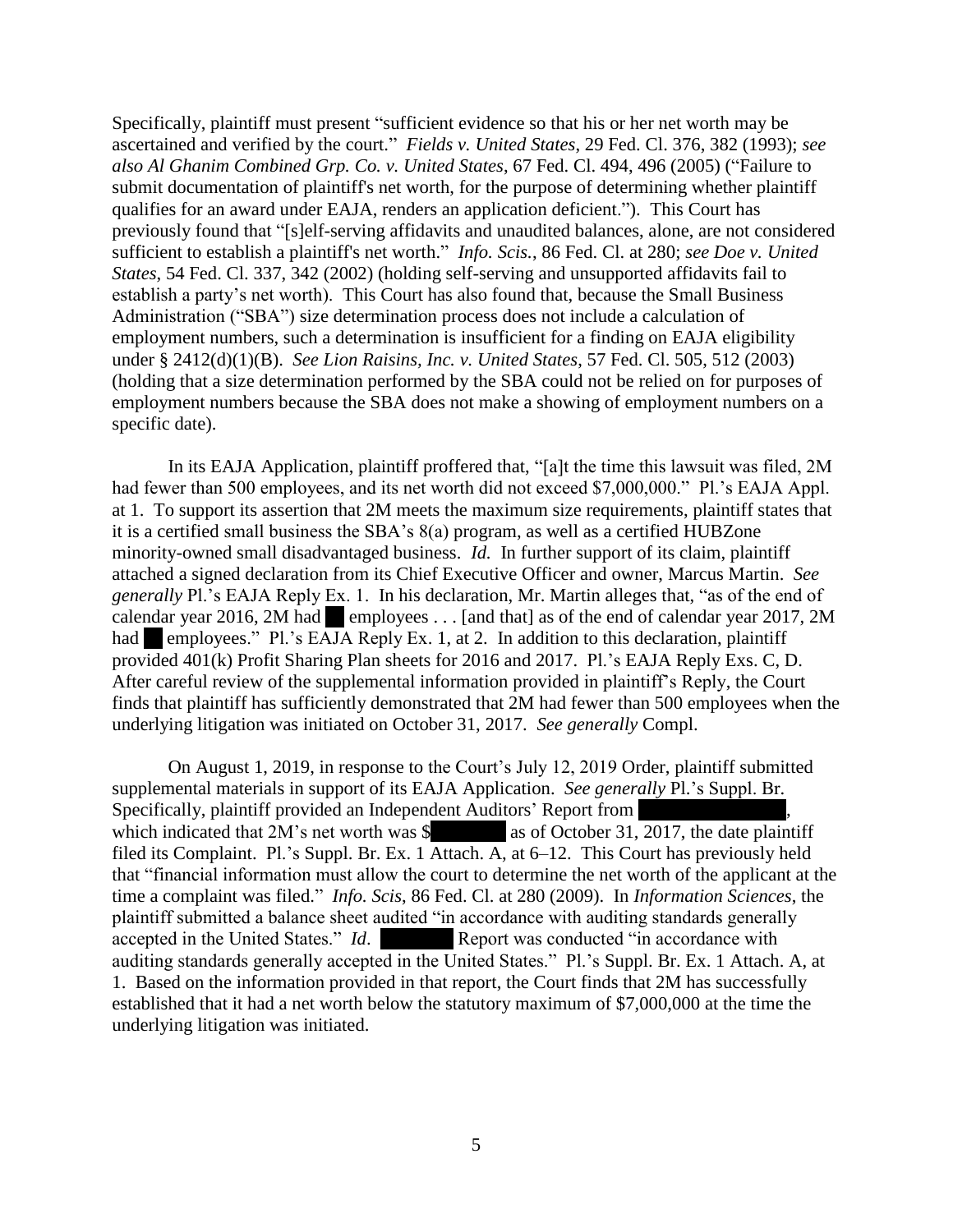# **2. Party Incurring the Attorneys' Fees and Costs**

In addition to its arguments related to net worth and employment numbers, defendant suggests that plaintiff may not be eligible for attorneys' fees and costs under EAJA because it is unclear whether plaintiff was the entity that actually "incurred" those costs. Def.'s EAJA Resp. at 6. In raising these concerns, defendant points out

|                                    |  | <i>Id.</i> Defendant also points out that plaintiff |  |
|------------------------------------|--|-----------------------------------------------------|--|
| "provided no information regarding |  |                                                     |  |
|                                    |  | ." <i>Id.</i> (citing Pl.'s EAJA Appl.              |  |

Ex. 2).

In its EAJA Reply, plaintiff argues that 2M—not McKing—is the entity responsible for paying the invoiced legal fees, and that McKing's payment of those invoices was "a loan or advance to 2M." Pl.'s EAJA Reply at 7. To better explain this payment scheme, plaintiff proffered the declaration of Marcus Martin, who asserted that,

. *Id.* at 4.

Pursuant to 28 U.S.C.  $\S$  2412(d)(1)(A), this Court "shall award to a prevailing party . . . fees and other expenses . . . *incurred* by that party in any civil action." (emphasis added). This Court has previously noted that "[n]either EAJA nor the legislative history provides a definition of the word 'incur.'" *R.C. Const. Co., Inc. v. United States*, 42 Fed. Cl. 57, 59 (1998) (quoting *Ed A. Wilson, Inc. v. Gen. Servs. Admin.*, 126 F.3d 1406, 1408 (Fed. Cir. 1997)). However, the Federal Circuit previously concluded that "fees are incurred by a litigant 'if they are incurred on his behalf, even though he does not pay them,'" and that "the presence of an attorney-client relationship suffices to entitle prevailing litigants to receive fee awards." *Ed A. Wilson, Inc.*, 126 F.3d at 1409 (citations omitted). It is clear to the Court that, despite the fact that , 2M nevertheless incurred those expenses. Moreover, as 2M was the entity which formed an attorney-client relationship with counsel, the Court finds that plaintiff is eligible for an award of attorneys' fees under EAJA.

# **B. EAJA Rate Enhancements**

# **1. Enhanced Award of Attorneys' Fees and Costs**

In addition to promulgating its EAJA eligibility arguments, plaintiff argues that it is entitled to "the totality of attorney's fees and costs actually incurred," rather than payment subjected to the statutory cap of \$125 per hour under 28 U.S.C. § 2412(d)(2)(A)(ii). Pl.'s EAJA Reply at 7. Originally plaintiff requested \$265,134.22 in attorneys' fees and costs. Pl.'s EAJA Appl. at 1. However, as of its most recent filing, plaintiff's requested award totals \$315,252.53 in enhanced attorneys' fees and costs for its proffered 491.3 billable hours. Pl.'s COLA Br. at 4. 28 U.S.C. § 2412(d)(2)(A)(ii) provides for two exceptions to the statutory cap, stating that "attorney fees shall not be awarded in excess of \$125 per hour *unless the court determines that an increase in the cost of living or a special factor*, such as the limited availability of qualified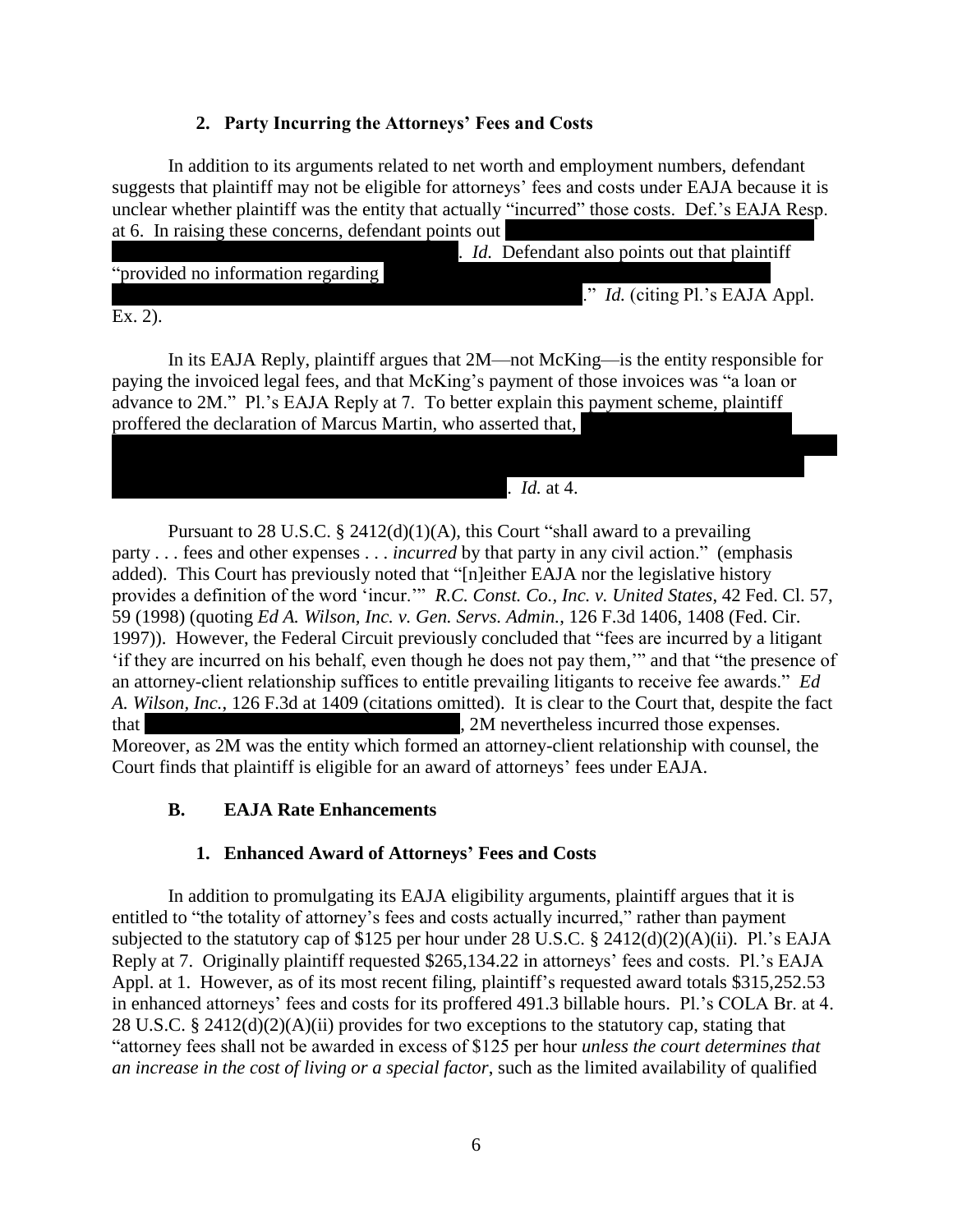attorneys for the proceedings involved, justifies a higher fee."  $28 \text{ U.S.C.}$  §  $2412(d)(2)(\text{A})(ii)$ (emphasis added).

#### **i. Special Factors**

Absent a statutorily enumerated exception, EAJA sets the statutory cap for an award of attorneys' fees at \$125 per hour. 28 U.S.C. § 2412(d)(2)(A). The first of these exceptions applies when the Court determines that "special factors" warrant an enhanced award. *Id.* Plaintiff alleges that it is entitled to an enhanced fee award under 28 U.S.C. § 2412(d)(2)(A), claiming that "[t]here can be no doubt that special factors exist warranting the enlargement of legal fees." Pl.'s EAJA Reply at 10. Defendant argues that special factors do not apply to the case at bar, highlighting that the Supreme Court previously held that the "limited availability of qualified attorneys" refers to attorneys qualified for the proceedings in some specialized sense, examples of which include "an identifiable practice specialty such as patent law, or knowledge of foreign law or language." Def.'s EAJA Resp. at 7 (citing *Pierce v. Underwood*, 487 U.S. 552, 572 (1988)). Defendant also notes that the Court of Federal Claims has consistently "declined to hold that 'expertise in government contracts law per se satisfies the EAJA special factor requirement.'" Def.'s EAJA Resp. at 7 (citing *Cal. Marine Cleaning, Inc. v. United States*, 43 Fed. Cl. 724, 733 (1999)). In support of its "special factors" argument, plaintiff relies heavily on *SUFI Network Services*, in which the Court determined that the plaintiff adequately demonstrated the applicability of the following two relevant "special factors" and, as a result, an enhanced fee award was warranted: (1) exceptional results; and (2) limited availability of qualified attorneys. Pl.'s EAJA Reply at 8; *see generally SUFI*, 128 Fed. Cl. 683.

Plaintiff argues that, as "this case required that counsel possess both distinctive government contracts knowledge and specialized bid protest skills beyond the general level for all litigators," 2M is "entitled to an award of the totality of attorneys' fees and costs actually incurred." Pl.'s EAJA Reply at 7. To support that assertion, plaintiff posits that "2M sought counsel experienced and preeminent in government contracts, bid protest litigation, and small business programmatic issues," and that counsel's "experience with FEMA was also a decided advantage." *Id.* at 9. In its COLA Brief, plaintiff expands on this, alleging that "the issues in the instant case were such that only a small subset of government contracts lawyers had the legal expertise necessary to handle and prevail in this case." Pl.'s COLA Brief at 6. In addition to the allegedly "specialized knowledge" required for bid protest litigation, plaintiff asserts that "cases involving the small business program," such as the case at bar, "involve an additional layer of complexity and rules that general litigators would not be equipped to properly handle." Pl.'s COLA Br. at 7.

In *Pierce v. Underwood*, the Supreme Court held that "[i]f 'the limited availability of qualified attorneys for the proceedings involved' meant merely that lawyers skilled and experienced enough to try the case are in short supply, it would effectively eliminate the [statutory] cap." 487 U.S. at 571. Applying the "limited availability" exception so broadly would result in that special factor being "virtually always present when services with a market rate of more than [the statutory cap] have been provided." *Id.* at 572. To qualify under the "limited availability" exception, an attorney must have "some distinctive knowledge or specialized skill," such as "an identifiable practice specialty such as patent law, or knowledge of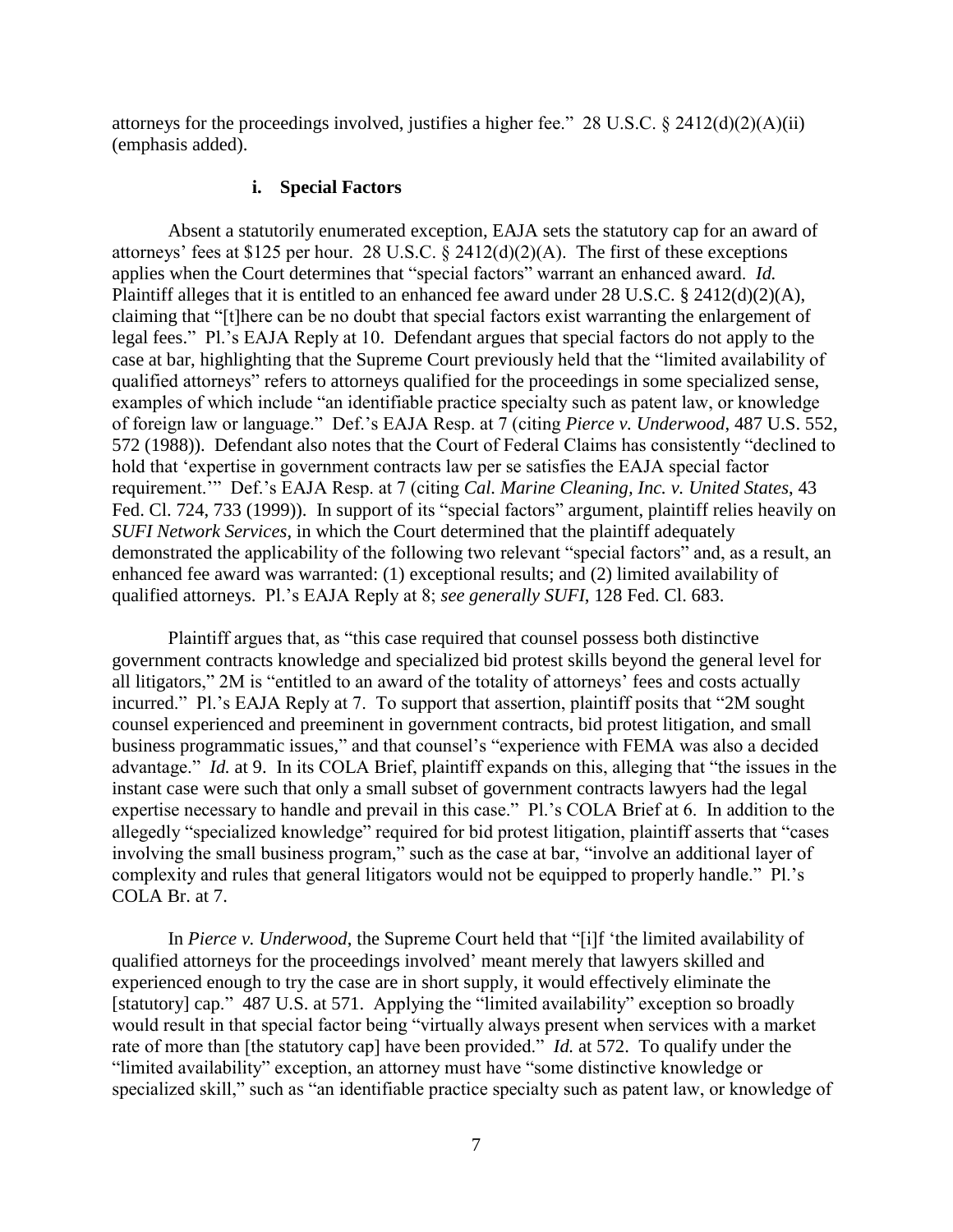foreign law or language." *Id.* Subsequent courts have "analogized many different fields of law to that of patent law in finding that certain fields require expertise possessed by a limited number of qualified attorneys." *SUFI*, 128 Fed. Cl. at 701; *see also*, *e.g.*, *Nadarajah v. Holder*, 569 F.3d 906, 913 (9th Cir. 2009) (determining that immigration law warrants an enhanced fee so long as the attorney demonstrates "distinctive knowledge" or a "specialized skill"); *Love v. Reilly*, 924 F.2d 1492, 1496 (9th Cir. 1991) ("Environmental litigation is an identifiable practice specialty that requires distinctive knowledge."); *Pirus v. Bowen*, 869 F.2d 536, 541 (9th Cir. 1989) ("The expertise and skills [in social security law] that [the attorneys] developed are in many ways akin to those developed by a patent lawyer."); *In re Tom Carter Enterprises, Inc.*, 159 B.R. 557, 562 (Bankr. C.D. Cal. 1993) (finding that plaintiff's counsel "had specialized knowledge in the area of bankruptcy jurisdiction"). However, contrary to plaintiff's assertions, the Courts have routinely held that "there is nothing about litigating a bid protest case, even when the agency engaged in 'egregious' misconduct, that requires 'some distinctive knowledge or skill' that is both 'needful for the litigation in question' and 'can be obtained only at rates in excess of the [statutory] cap.'" *Starry Assocs., Inc. v. United States*, 892 F.3d 1372, 1381 (Fed. Cir. 2018) (citing *Pierce*, 487 U.S. at 572); *see also BCPeabody*, 117 Fed. Cl. at 415; *Prowest Diversified, Inc. v. United States*, 40 Fed. Cl. 879, 889 (1998). As government contracts experience is not recognized as "distinctive knowledge" or a "specialized skill," the Court finds that counsel failed to demonstrate that she qualifies for the "limited availability" exception to the statutory cap.

Additionally, plaintiff argues that, because of the "specialized legal expertise and experience of counsel," the outcome of the underlying litigation "was fairly extraordinary given case precedent and the broad discretion accorded procurement officials in the evaluation of proposals." Pl.'s EAJA Reply at 2. In support of that argument, the plaintiff alleges that "[m]embers of the Government Contracts  $Bar[^2]$  acknowledge the uniqueness of the result achieved by counsel given applicable case precedent, the broad deference accorded procurement officials, and the high thresholds to be overcome and burdens to be met by a protester in order to prevail on these issues." Pl.'s EAJA Reply at 10.

This Court has previously held that "'[e]xceptional results are results that are out of the ordinary, unusual, or rare.'" *Applegate v. United States*, 52 Fed. Cl. 751, 771–72 (2002) (quoting *Norman v. Hous. Auth. of the City of Montgomery*, 836 F.2d 1292, 1302 (11th Cir. 1988)). While the Supreme Court seemingly "left a little wiggle room, implying, albeit in *dicta,* that considerations such as 'the important factor of the results obtained' might lead a court permissibly to adjust a fee upward," *Applegate*, 52 Fed. Cl. at 764 (quoting *Blum v. Stenson*, 465 U.S. 886, 897, n.14 (1984)), "results are not exceptional merely because of the nature of the right vindicated or the amount recovered.'" *Applegate*, 52 Fed. Cl. at 772 (quoting *Norman*, 836 F.2d at 1302). The "exceptional results" threshold is high, and the courts have declined to find a plaintiff met that threshold, even where "[a plaintiff] obtained an injunction and the agency was ordered to re-solicit and award the contract." *Impresa Construzioni Geom. Domenico Garufi v. United States*, 100 Fed. Cl. 750, 773 (2011). The outcome in the underlying litigation here is far

l

<sup>2</sup> S*ee also* Kate H. Kennedy, *Protest Alleging Unfair Treatment in the Evaluation Process Succeeds in the Court of Federal Claims*, GOVERNMENT CONTRACTS INSIDER (Sept. 14, 2018), https://www.dwt.com/blogs/government-contracts-insider/2018/09/protest-alleging-unfairtreatment-in-the-evaluatio.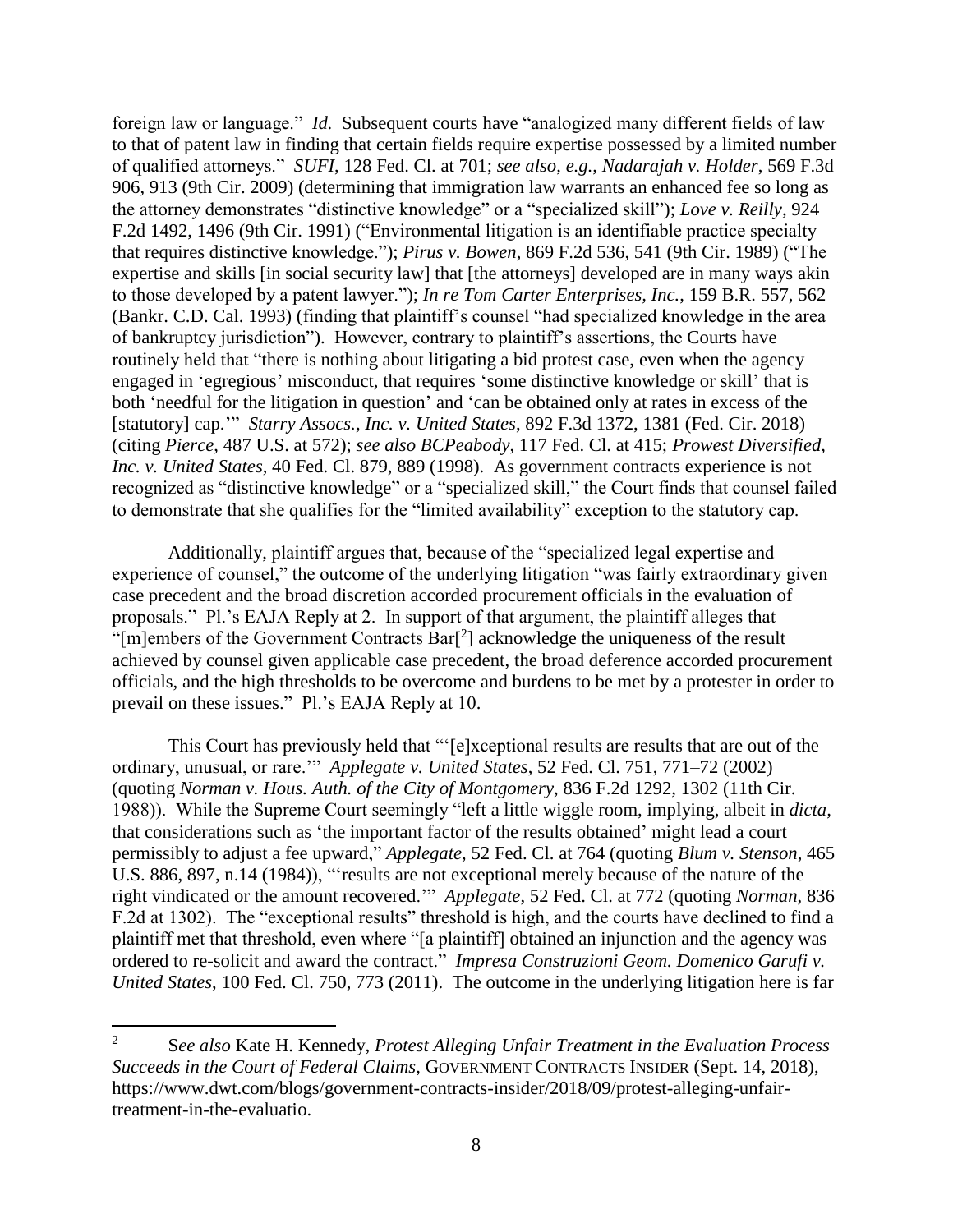more analogous to the outcome in *Impresa* than to the outcome in *SUFI*, where plaintiff's counsel achieved "what is likely the largest judgment on record against the Government on a Non-Appropriated Funds contract."<sup>3</sup> *SUFI*, 128 Fed. Cl. at 700. The results in the case at bar were neither "out of the ordinary, unusual, [nor] rare." *Applegate*, 52 Fed. Cl. at 772. As such, the "exceptional result" exception to the statutory cap does not apply. As no special factor applies under EAJA, plaintiff's request for an enhanced rate based on special factors is denied.

### **ii. Cost of Living Adjustment**

The second exception to the statutory cap enumerated in 28 U.S.C. § 2412(d)(2)(A) applies when the Court determines that a COLA is warranted. *Id*. A COLA is generally permitted "as a reflection of the increase in the cost of living from the effective date of the statutory cap to the date legal services were rendered." *See Cal. Marine Cleaning*, 43 Fed. Cl. at 733. Although a COLA is awarded at the Court's discretion, "justification for such award is self-evident if the applicant alleges that the cost of living has increased, as measured by the Department of Labor's Consumer Price Index ('CPI')," *id.*, so long as the applicant "supples the Court with relevant CPI data." *Infiniti Info. Sols., LLC v. United States*, 94 Fed. Cl. 740, 751 (2010). Where a plaintiff successfully shows an increase in the cost of living, this Court has regularly held that a COLA "should be freely granted." *WHR Grp., Inc. v. United States*, 121 Fed. Cl. 673, 679 (2015) (citing *United Partition Sys. v. United States*, 95 Fed. Cl. 42, 58 (2010)). Plaintiff provided the appropriate CPI data with its COLA Brief filed on November 18, 2019. *See generally* Pl.'s COLA Br. Exs. 1–3.

Courts have routinely calculated a COLA by multiplying EAJA's \$125 hourly cap by the applicable CPI and then dividing that product by \$155.7<sup>4</sup> which is the CPI for March 1996, when the cap was raised from \$75 to \$125. *See WHR Grp. Inc.*, 121 Fed. Cl. at 679. In determining which CPI is applicable to a given award, the Federal Circuit has endorsed the use of "a single" mid-point inflation adjustment factor applicable to services performed before and after that mid-point." *Lion Raisins*, 57 Fed. Cl. at 519 (citing to *Chiu v. United States*, 948 F.2d 711, 722 n. 10 (Fed. Cir. 1991)); *see also WHR Grp*, 121 Fed. Cl. at 679. "Under the 'mid-point' method, the Court determines the 'month that lies at the mid-point between the first and last month for which attorneys' fees are being awarded,' and uses the CPI for that 'mid-point' month as the basis for the cost of living adjustment to the statutory cap." *WHR Grp.*, 121 Fed. Cl. at 679 (citing *DGR Assocs., Inc. v. United States*, 97 Fed. Cl. 214, 221 (2011), *rev'd on other grounds*, 690 F.3d 1335 (Fed. Cir. 2012)). The formula for calculating a COLA adjustment is as follows:

> \$125 x Relevant CPI Month \$155.7 (March 1996 CPI)

 $\overline{\phantom{a}}$ 

<sup>3</sup> While the Court acknowledges that the underlying litigation in *SUFI* was of a different ilk than that of the underlying litigation here, the Court believes language in *SUFI* is informative in determining what a unique outcome looks like.

<sup>4</sup> \$155.7 is the CPI for March 1996 when EAJA was amended to raise the \$75 statutory cap to \$125. *Cal. Marine Cleaning*, 43 Fed. Cl. at 733–34; *see* Contract with America Advancement Act of 1996, Pub. L. No. 104-121 § 232(b)(1), 110 Stat. 847, 863.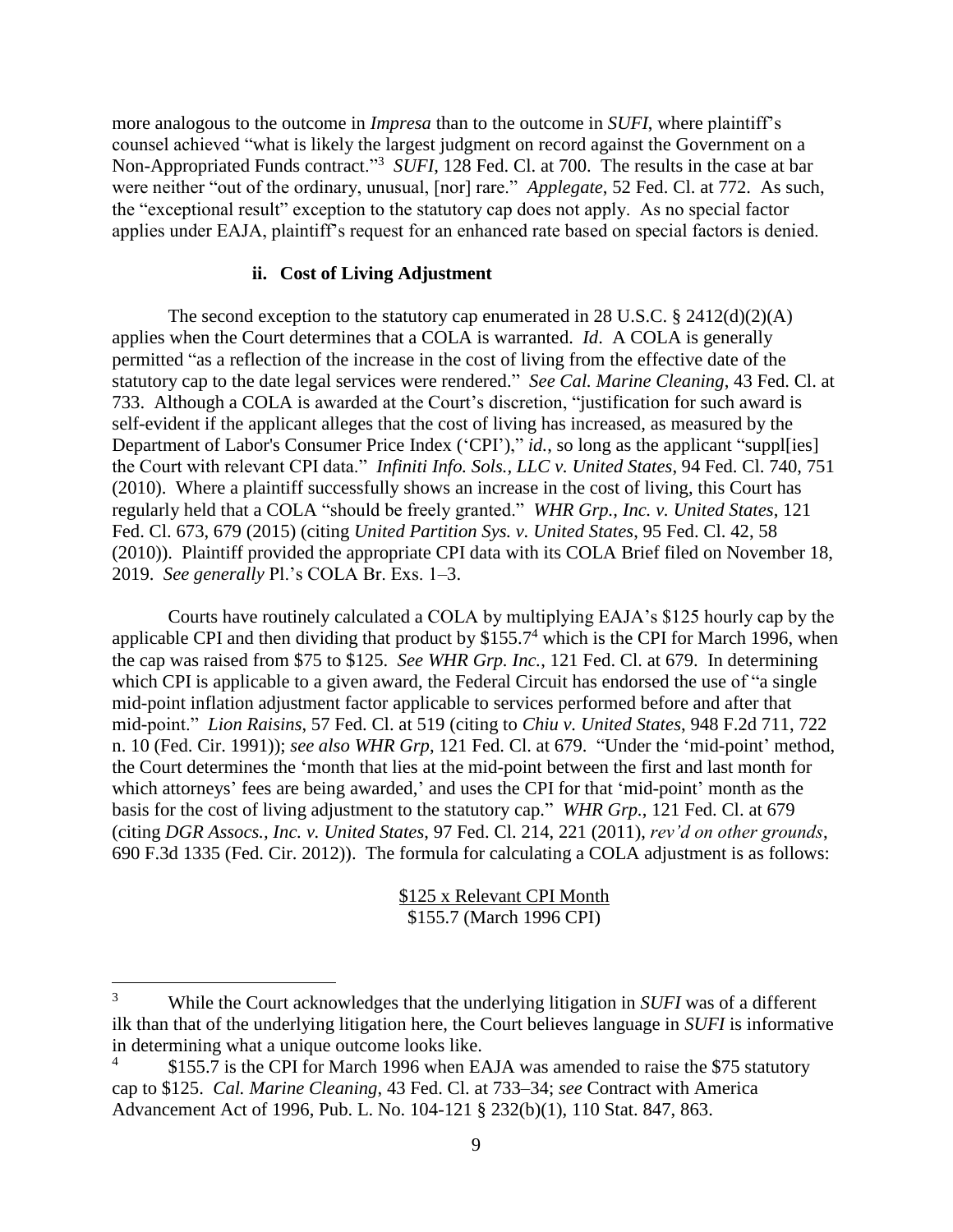*See Lion Raisins*, 57 Fed. Cl. at 520 n.19 (utilizing the above formula to establish attorneys' fees).

This Court has historically corrected a plaintiff's COLA calculations when that plaintiff utilizes an incorrect baseline month or the incorrect end date for measuring its COLA, even when the defendant does not challenge the calculation. *See, e.g.*, *Cal. Marine Cleaning*, 43 Fed. Cl. at 733–34. Here, the Court notes that 2M incorrectly calculated its proposed COLA adjustment amount, by dividing by \$158.4 instead of by the March 1996 CPI figure of \$155.7. Pl.'s COLA Br. at 4.<sup>5</sup> "The mid-point inflation adjustment factor applicable to services performed before and after the mid-point is the month that lies at the mid-point between the first and last month for which attorneys' fees are being awarded." *DGR Assocs.*, 97 Fed. Cl. at 221. Plaintiff is seeking a compensation for services provided between October 2017 and April 2019. Pl.'s COLA Br. at 3. As such, July 2018 is the applicable mid-point, and the CPI for that month was \$262.016. Utilizing the aforementioned formula, the Court assesses the correct COLA adjustment amount to be \$210.35.

# **iii. The Court's Final Award Amount**

2M seeks compensation for 491.3 attorney hours. Pl.'s COLA Br. at 4. However, of those hours were performed as part of 2M's earlier protest at the GAO and are ineligible for EAJA recovery. Plaintiff seeks compensation for work conducted from October 1, 2017, through April 30, 2019. *See generally* Pl.'s EAJA Appl. Ex. 2; *see also* Pl.'s Suppl. Br. Ex. 1 Attach. B, at 1–9. However, a plaintiff "may only recover fees incurred with respect to the present civil action." *Cal. Marine Cleaning*, 43 Fed. Cl. at 731; *see Oliveira v. United States*, 827 F.2d 735, 744 (1987) (stating that this Court "may award only those reasonable and necessary expenses of an attorney incurred or paid in preparation for trial of the specific case before the court."). Accordingly, fees related to 2M's protest before the GAO may not be recovered. Plaintiff seeks compensation for 31.6 hours of work performed as part of 2M's protest before the GAO. *See* Pl.'s EAJA Appl. Ex. 2, at 2–3. Therefore, the Court declines to include the attorneys' hours billed prior to October 23, 2017 in plaintiff's award. Of the remaining hours that plaintiff seeks, hours were performed by a paralegal, and must also be subtracted from the Court's calculation of COLA-adjusted attorneys' fees. Thus, plaintiff may only recover attorney hours at the COLA rate. After multiplying the number of attorney hours by the COLA-adjusted rate of \$210.35, the Court finds that plaintiff is entitled to \$ in COLA-adjusted attorneys' fees.

Additionally, plaintiff seeks to recoup paralegal hours performed by

 $\overline{a}$ 

and paralegal hours performed by . Pl.'s EAJA Appl. Ex. 1, at 8–10; Pl.'s Suppl. Br. Ex. 1 Attach. B, at 6. In *Richlin Sec. Serv. Co. v. Chertoff*, the Supreme Court held that paralegal fees are recoverable as agent fees at their "full market rate" under 5 U.S.C. § 504(b)(1)(A). 553 U.S. 571, 590 (2008). In a footnote the Supreme Court stated that it assumed without deciding "that the reasoning of [the] opinion would extend equally to [28 U.S.C. § 2412(d)(2)(A)].<sup>"</sup> *Id.* at 577 n.3. The Federal Circuit has held that, while paralegal fees are recoverable at their full market rate, they are also subject to EAJA's \$125 statutory cap.

<sup>&</sup>lt;sup>5</sup> The correct calculation is: \$125 EAJA Cap multiplied by \$262.016, the CPI for July 2018, divided by the March 1996 CPI (\$155.7), which gives a COLA of \$210.35.